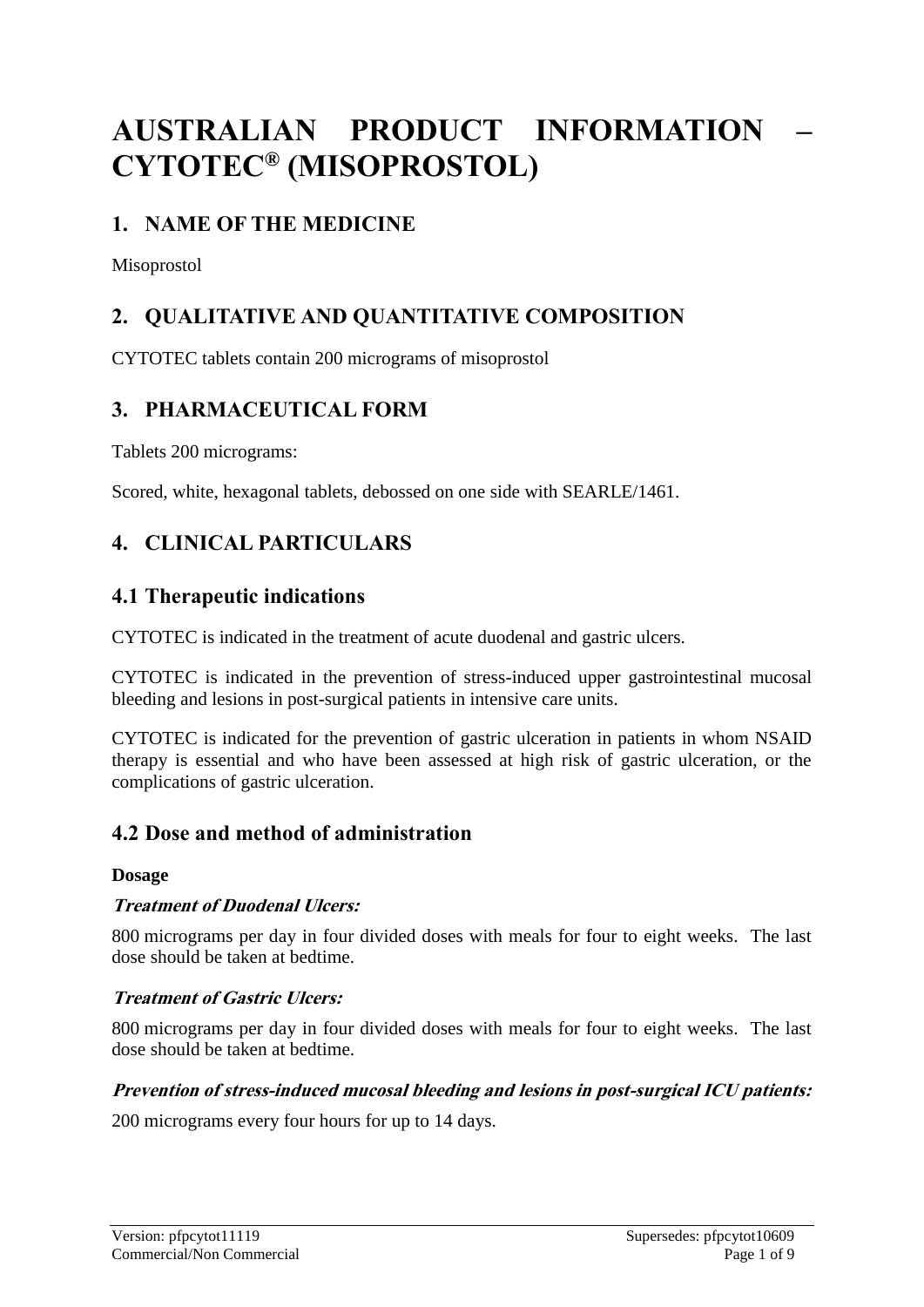### **Prevention of NSAID-Induced Gastric Ulceration:**

400 to 800 micrograms per day in divided doses with meals and at bedtime, taken simultaneously with the NSAID as appropriate. The NSAID should be taken according to the schedule prescribed by the physician. Cytotec may be administered for the duration of NSAID therapy. There are no data beyond 12 months to support the long-term efficacy for misoprostol for this indication.

Concomitant aluminium-containing antacids may be given as needed for relief of pain.

#### **Dosage adjustment**

#### **Elderly**

No dosage adjustment is recommended in older patients.

#### **Use in Renal Impairment**

Dosage may need to be reduced in patients with renal failure.

### **4.3 Contraindications**

CYTOTEC should not be administered to anyone with a known hypersensitivity to misoprostol or any other ingredient of the product, or to other prostaglandins.

CYTOTEC is contraindicated in pregnancy, or in patients in whom pregnancy has not been excluded (see Section 4.6 Fertility, pregnancy and lactation - Use in pregnancy and Section 4.8 Adverse effects (undesirable effects) - Post-marketing experience).

### **4.4 Special warnings and precautions for use**

Gastrointestinal bleeding, ulceration, and perforation have occurred in NSAID-treated patients receiving misoprostol. Physicians and patients should remain alert for ulceration, even in the absence of gastrointestinal symptoms.

Symptomatic responses to misoprostol do not preclude the presence of gastric malignancy.

Patients with conditions that predispose to diarrhoea, such as inflammatory bowel disease, or those in whom dehydration would be dangerous, should be monitored carefully.

#### **Nosocomial Pulmonary Infections**

Although not observed with Cytotec, there is a possibility of nosocomial pulmonary infections associated with bacterial colonisation of the stomach in patients in intensive care units receiving drugs which suppress acid secretion.

In animals, prostaglandins of the E type have the capacity to produce hypotension through peripheral vasodilation. The results of clinical trials indicate that CYTOTEC does not produce hypotension at dosages effective in promoting the healing of gastric and duodenal ulcers. However, CYTOTEC should be used with caution in the presence of disease states where hypotension might precipitate severe complications, e.g. cerebral vascular disease or coronary artery disease.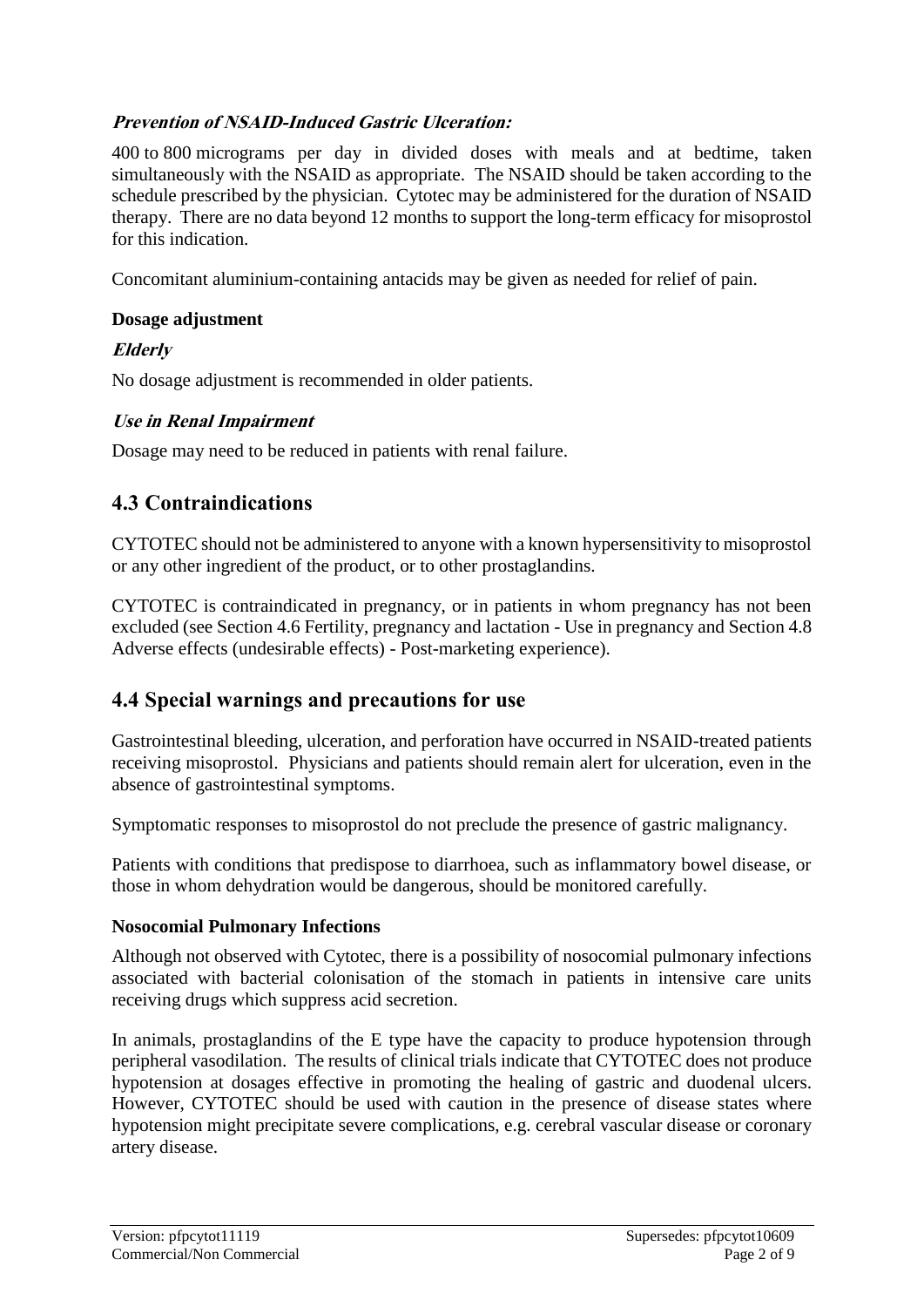Epileptic seizures have been reported with prostaglandins and prostaglandin analogues administered by routes other than oral. While there are no reports of epilepsy in patients receiving misoprostol, the possibility should be borne in mind in patients with a history of epilepsy.

Bronchospasm may occur with some prostaglandins and prostaglandin analogues. The possibility should be borne in mind in patients with a history of asthma.

#### **Use in renal impairment**

Dosage may need to be reduced in patients with renal failure.

#### **Use in the elderly**

There were no significant differences in the safety profile of CYTOTEC in approximately 500 ulcer healing patients who were 65 years of age or older compared with younger patients.

#### **Paediatric use**

Safety and effectiveness in patients below the age of 18 have not been established.

#### **Effects on laboratory tests**

No data available.

### **4.5 Interactions with other medicines and other forms of interactions**

The serum protein binding of misoprostol acid was not affected by: indomethacin, ranitidine, digoxin, phenylbutazone, warfarin, diazepam, methyldopa, propranolol, triamterene, cimetidine, paracetamol, ibuprofen, chlorpropamide, and hydrochlorothiazide.

With salicylic acid (300 micrograms/mL) the protein binding of misoprostol was lowered from 84% to 52% which is not considered clinically significant since the binding of misoprostol acid is not extensive and its elimination half-life is very short.

In laboratory studies, misoprostol has no significant effect on the cytochrome P450 - linked hepatic mixed function oxidase system, and therefore should not affect the metabolism of theophylline, warfarin, benzodiazepines or other drugs normally metabolised by this system. No drug interactions have been attributed to misoprostol in extensive clinical trials. As such, other drugs would be unlikely to interfere with misoprostol's metabolism in either normal or hepatically impaired patients. There are no data on clinical safety beyond 12 months for the use of concurrent misoprostol and NSAIDs.

### **4.6 Fertility, pregnancy and lactation**

#### **Effects on fertility**

No data available.

#### **Use in pregnancy – Pregnancy Category X**

Misoprostol is contraindicated in women who are pregnant because it induces uterine contractions and is associated with abortion, premature birth, and foetal death (see Section 4.3 Contraindications and Section 4.8 Adverse effects (undesirable effects) - Post-marketing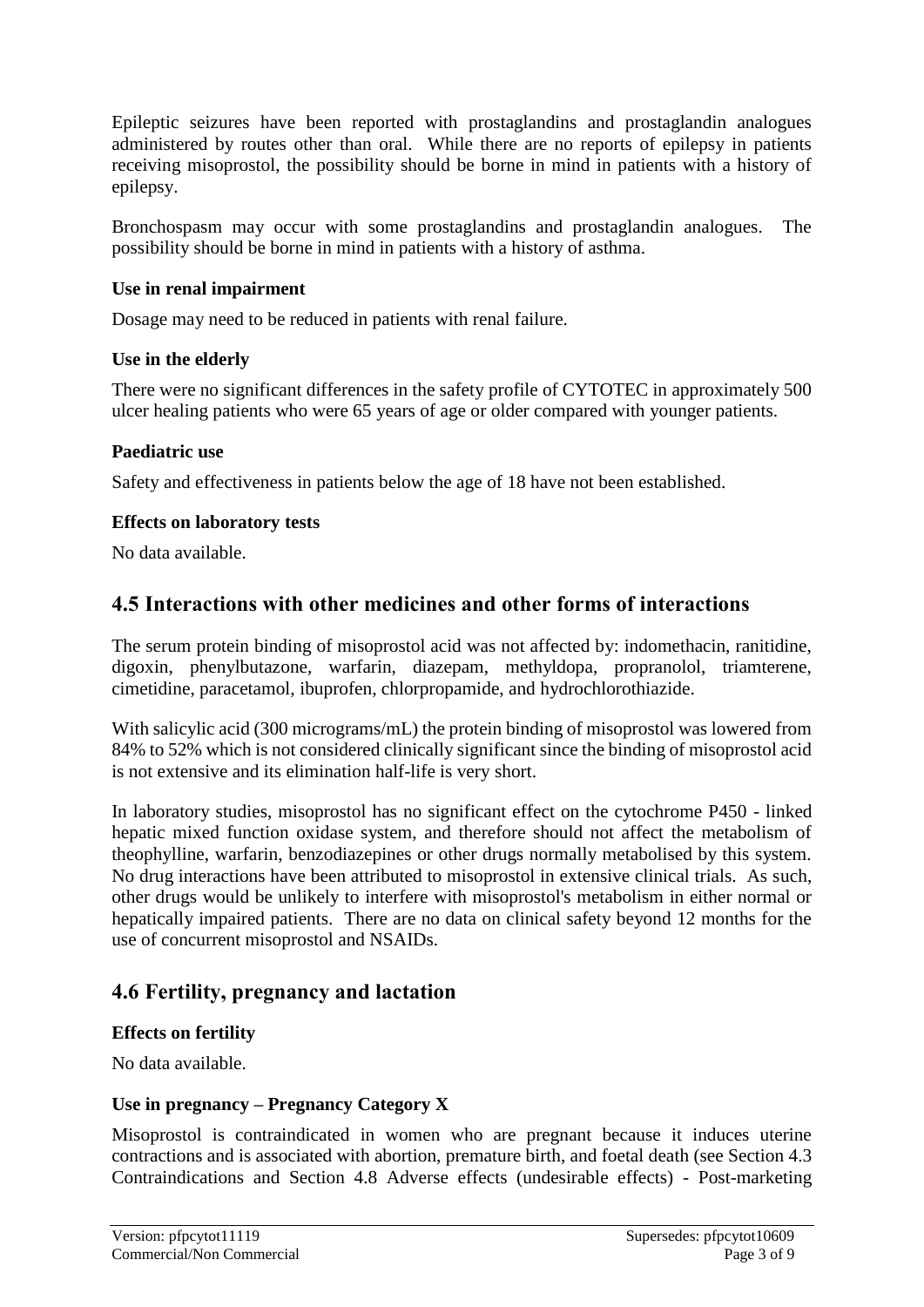experience). Miscarriages caused by misoprostol may be incomplete, which could lead to potentially dangerous bleeding, hospitalisation, surgery, infertility or death. Use of misoprostol has been associated with birth defects. Women should be advised not to become pregnant while taking misoprostol. If a woman becomes pregnant while taking misoprostol, use of the product should be discontinued.

Women of childbearing potential should not be started on misoprostol until pregnancy is excluded, and should be fully counselled on the importance of adequate contraception (i.e. oral contraceptives or intrauterine devices) while receiving CYTOTEC.

#### **Use in lactation**

Misoprostol is rapidly metabolised in the mother to misoprostol acid, which is biologically active and is excreted in breast milk. Misoprostol should not be administered to breastfeeding mothers because the excretion of misoprostol acid could cause undesirable effects such as diarrhoea in breastfeeding infants.

# **4.7 Effects on ability to drive and use machines**

The effects of this medicine on a person's ability to drive and use machines were not assessed as part of its registration.

# **4.8 Adverse effects (undesirable effects)**

In clinical trials, the most frequent adverse events were diarrhoea, abdominal pain, and loose stools. These events occurred in approximately one-tenth of patients receiving CYTOTEC 800 micrograms daily in two or four divided doses. The events were usually transient and mild to moderate in severity. Diarrhoea, when it occurred, usually developed early in the course of treatment, was dose-related, self-limiting and required discontinuation of CYTOTEC in less than 2% of the patients, though it has occasionally been reported to lead to severe dehydration. The incidence of diarrhoea can be minimised by administering CYTOTEC immediately after meals and at bedtime, and by avoiding the use of magnesium-containing antacids. Dose adjustment may also be helpful. Abdominal pain has been associated with CYTOTEC therapy, and in controlled trials with concomitant NSAIDs the incidence was not significantly different from placebo.

Women who received CYTOTEC during clinical trials reported the following gynaecological disorders: uterine cramping, menorrhagia, menstrual disorder, spotting, dysmenorrhoea, intermenstrual bleeding, and vaginal haemorrhage (including postmenopausal bleeding). The incidence of each of these adverse reactions in women was <1%.

In clinical trials, the following adverse reactions were reported by more than 1% but less than 3% of the subjects receiving CYTOTEC and may be causally related to the drug: nausea, headache, flatulence, dyspepsia, vomiting, constipation and dizziness.

### **Elderly:**

There were no significant differences in the safety profile of CYTOTEC in approximately 500 ulcer healing patients who were 65 years of age or older compared with younger patients.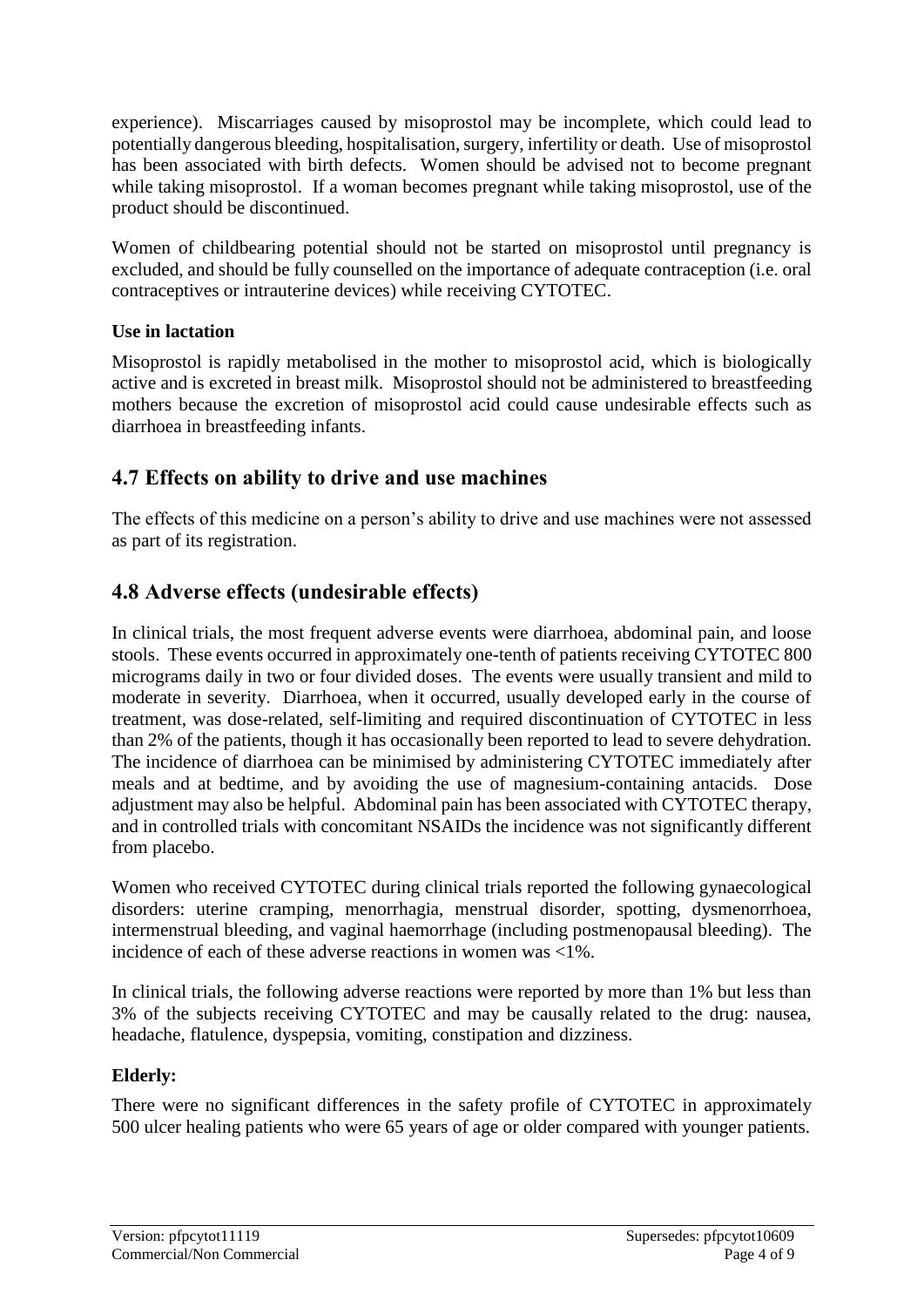#### **Post-marketing experience**

*Immune system disorder:* Anaphylactic reaction.

*Pregnancy, puerperium, and perinatal conditions:* Abnormal uterine contractions, uterine rupture/perforation, retained placenta, amniotic fluid embolism, incomplete abortion, premature birth and foetal death have been reported when misoprostol was administered in pregnant women. CYTOTEC is contraindicated in pregnancy, or in patients in whom pregnancy has not been excluded (see Section 4.3 Contraindications and Section 4.6 Fertility, pregnancy and lactation - Use in pregnancy).

*Reproductive system and breast disorders:* uterine haemorrhage.

*Congenital, familial and genetic disorders:* birth defects.

*General disorders and administration site conditions:* chills and pyrexia.

#### **Reporting suspected adverse effects**

Reporting suspected adverse reactions after registration of the medicinal product is important. It allows continued monitoring of the benefit-risk balance of the medicinal product. Healthcare professionals are asked to report any suspected adverse reactions at [www.tga.gov.au/reporting](http://www.tga.gov.au/reporting-problems)[problems.](http://www.tga.gov.au/reporting-problems)

### **4.9 Overdose**

Clinical signs that may indicate an overdose are: sedation, tremor, convulsions, dyspnoea, abdominal pain, diarrhoea, fever, palpitations, hypotension, or bradycardia. Hypertension and tachycardia have also been reported following overdoses. Overdose in pregnancy has resulted in uterine contractions with foetal death.

The toxic dose of CYTOTEC in human beings has not been determined. Cumulative total daily doses of 1600 micrograms have been tolerated with only symptoms of gastrointestinal discomfort being reported.

There is no specific antidote. Treatment should be symptomatic and supportive. Consider administration of activated charcoal in the event of a potentially toxic ingestion. Activated charcoal is most effective when administered within 1-hour of ingestion. In patients who are not fully conscious or have impaired gag reflex, consideration should be given to administering activated charcoal via nasogastric tube once the airway is protected. Because misoprostol is metabolised like a fatty acid, it is unlikely that dialysis would be appropriate treatment for overdosage.

For information on the management of overdose, contact the Poison Information Centre on 131126 (Australia)..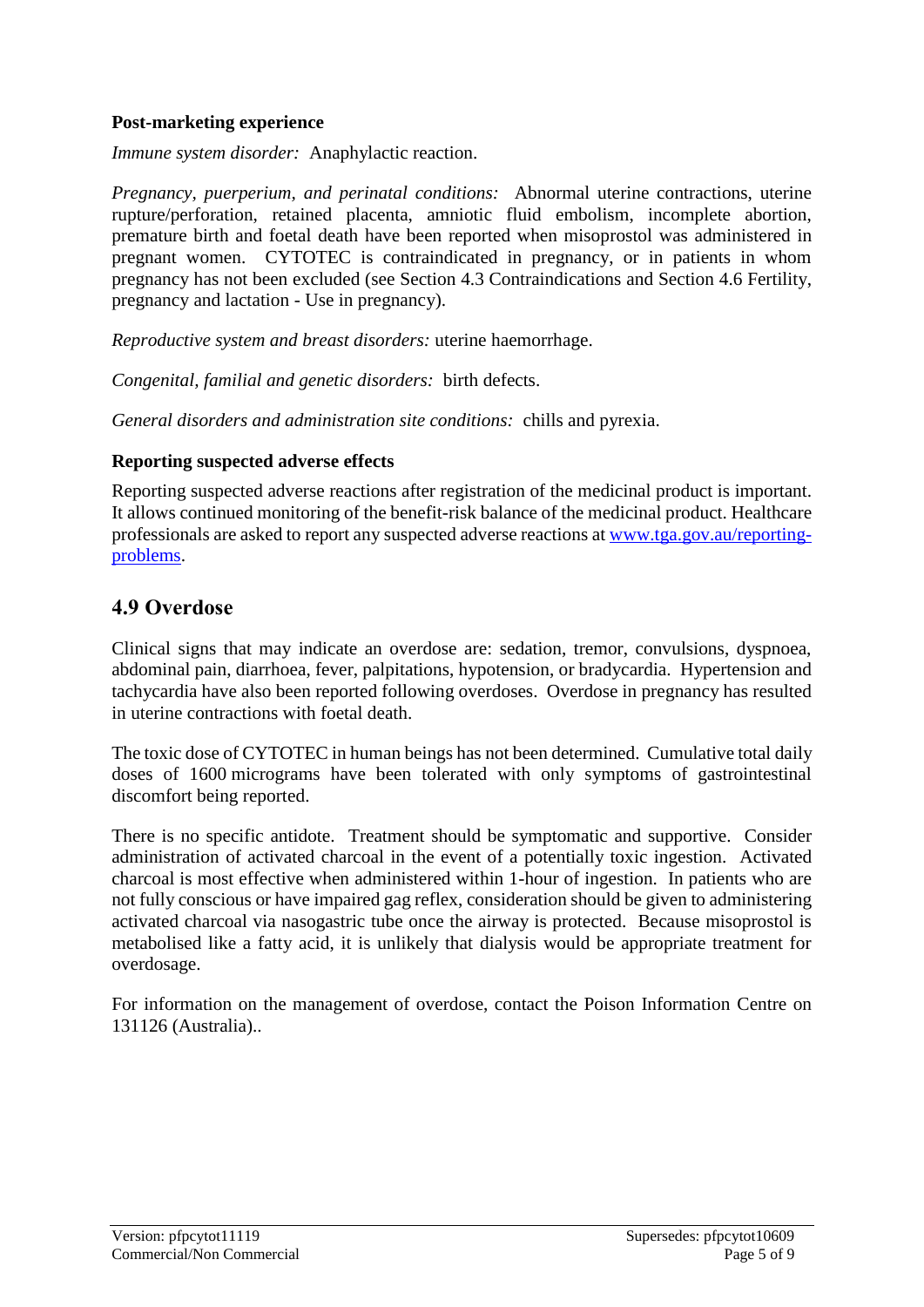# **5. PHARMACOLOGICAL PROPERTIES**

### **5.1 Pharmacodynamic properties**

#### **Mechanism of action**

#### **Acid Secretion**

In the dosage range of 50 micrograms to 200 micrograms CYTOTEC inhibits gastric acid secretion in the basal state, as well as that stimulated by histamine, food and coffee. Additionally, CYTOTEC reduces nocturnal gastric acid secretion. The duration of inhibition of secretion is 3 to 6 hours.

In vitro studies indicate that the mechanism of gastric acid inhibition is mediated by a direct action on the parietal cells rather than by indirect mechanisms. In dogs with innervated Pavlov pouches, inhibition of secretion is achieved at a lower dosage by intrapouch injection than by intravenous or intragastric administration, suggesting that the local effect may predominate. There was little or no effect on meal stimulated serum gastrin levels in animal studies. In human subjects, the rise in serum gastrin levels after a standard meal was sustained, probably as a consequence of reduced acid secretion.

#### **Mucosal Cytoprotective Activity**

In animals and man, CYTOTEC has mucosal cytoprotective properties that may strengthen the integrity of the gastric mucosal barrier against damaging agents. At 25 micrograms and 50 micrograms, doses that exert little antisecretory effects, CYTOTEC showed mucosal cytoprotection in human subjects by reducing aspirin-induced gastric bleeding and by decreasing faecal blood loss when given concomitantly with aspirin.

In healthy subjects, pretreatment with the therapeutic dose of 200 micrograms CYTOTEC provided highly significant protection of the gastric mucosa against damage induced by a single dose of 1300 mg of aspirin. The same dose protected both gastric and duodenal mucosa against lesions induced by the non-steroidal anti-inflammatory agent, tolmetin (not marketed in Australia). In an ethanol-induced gastritis model in healthy subjects, CYTOTEC 200 micrograms provided significantly better protection than the antisecretory dose of 300 mg cimetidine, or a placebo.

While the mechanism of mucosal cytoprotection is not fully defined, CYTOTEC stimulated normal physiologic mechanisms in the gastroduodenal mucosa. CYTOTEC stimulates bicarbonate secretion in a dose-related manner in the duodenum. It also increases the thickness of adherent mucus in the stomach and the quantity of soluble mucus found in the gastric aspirate. In addition, CYTOTEC 200 micrograms increases human mucosal blood volume by more than 15% over baseline. In rats, mucosal blood flow is sustained, whereas, in dogs, it is increased.

#### **Clinical trials**

No data available.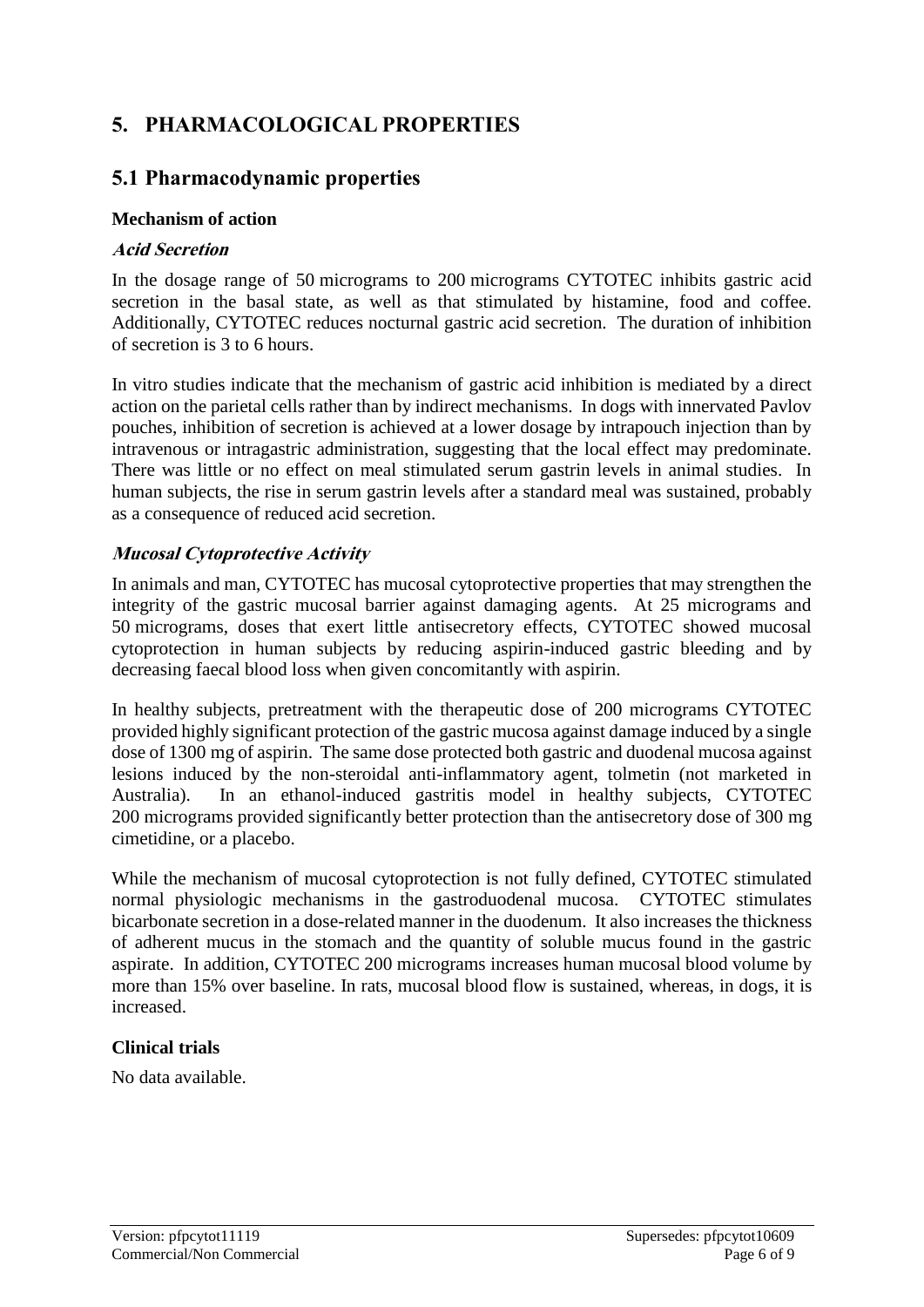### **5.2 Pharmacokinetic properties**

CYTOTEC is rapidly absorbed following oral administration, with peak plasma levels of the active metabolite (misoprostol acid) occurring in about 30 minutes, as measured either by radioactive or cold (Radioimmunoassay) methods. Misoprostol acid undergoes further metabolism by fatty acid oxidizing systems (beta and omega oxidation) which are present in numerous tissues in the body. The plasma elimination half-life of misoprostol acid is 20 - 40 minutes. The plasma elimination half-life of additional misoprostol metabolites is 1.5 hours.

Seventy-three percent of the radioactivity of an oral dose of radiolabelled misoprostol is excreted in the urine, with an additional 15% excreted in the faeces. About 56% of total radioactivity was eliminated in urine within 8 hours.

The serum protein binding of misoprostol acid, the primary metabolite, was in the range of 80 - 90% and was concentration-independent in the therapeutic range. There was no accumulation of misoprostol in red blood cells.

### **5.3 Preclinical safety data**

#### **Genotoxicity**

No data available.

#### **Carcinogenicity**

No data available.

# **6. PHARMACEUTICAL PARTICULARS**

### **6.1 List of excipients**

microcrystalline cellulose

hypromellose

sodium starch glycollate

hydrogenated castor oil

### **6.2 Incompatibilities**

Incompatibilities were either not assessed or not identified as part of the registration of this medicine.

### **6.3 Shelf life**

In Australia, information on the shelf life can be found on the public summary of the Australian Register of Therapeutic Goods (ARTG). The expiry date can be found on the packaging.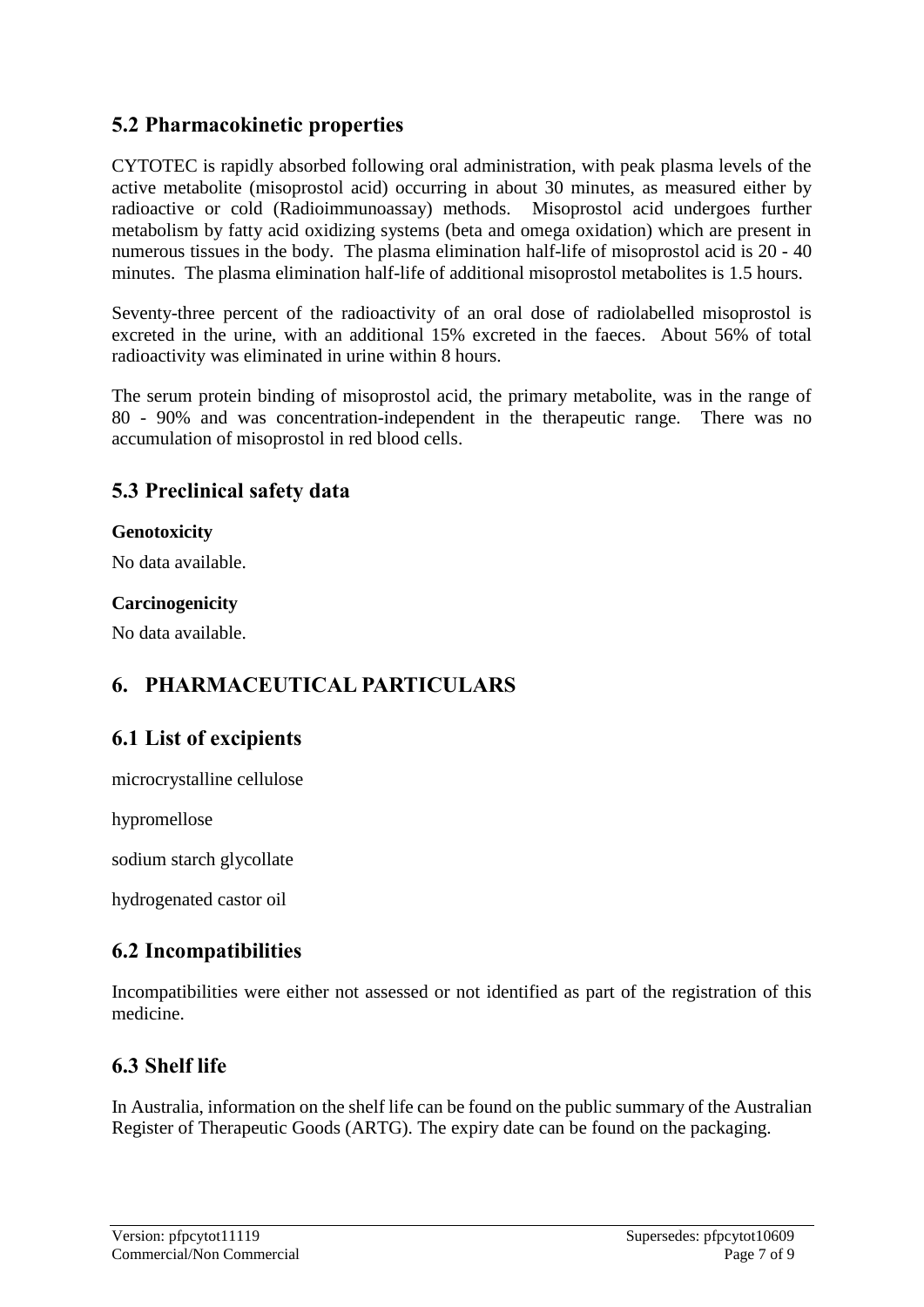# **6.4 Special precautions for storage**

Store below 25° C and protect from moisture.

### **6.5 Nature and contents of container**

The following presentations are registered: cold formed blister packs of 20 and 120\* tablets and bottles of 12, 28, 60 and 120 tablets.

\* Currently marketed pack size.

### **6.6 Special precautions for disposal**

In Australia, any unused medicine or waste material should be disposed of by taking to your local pharmacy.

### **6.7 Physicochemical properties**

Misoprostol is a water soluble, viscous liquid.

Misoprostol is a synthetic prostaglandin  $E_1$  analogue. Misoprostol has a molecular formula of  $C_{22}H_{38}O_5$  and a molecular weight of 382.5.

#### **Chemical structure**

The molecular structure of misoprostol is:



**CAS number** 59122-46-2